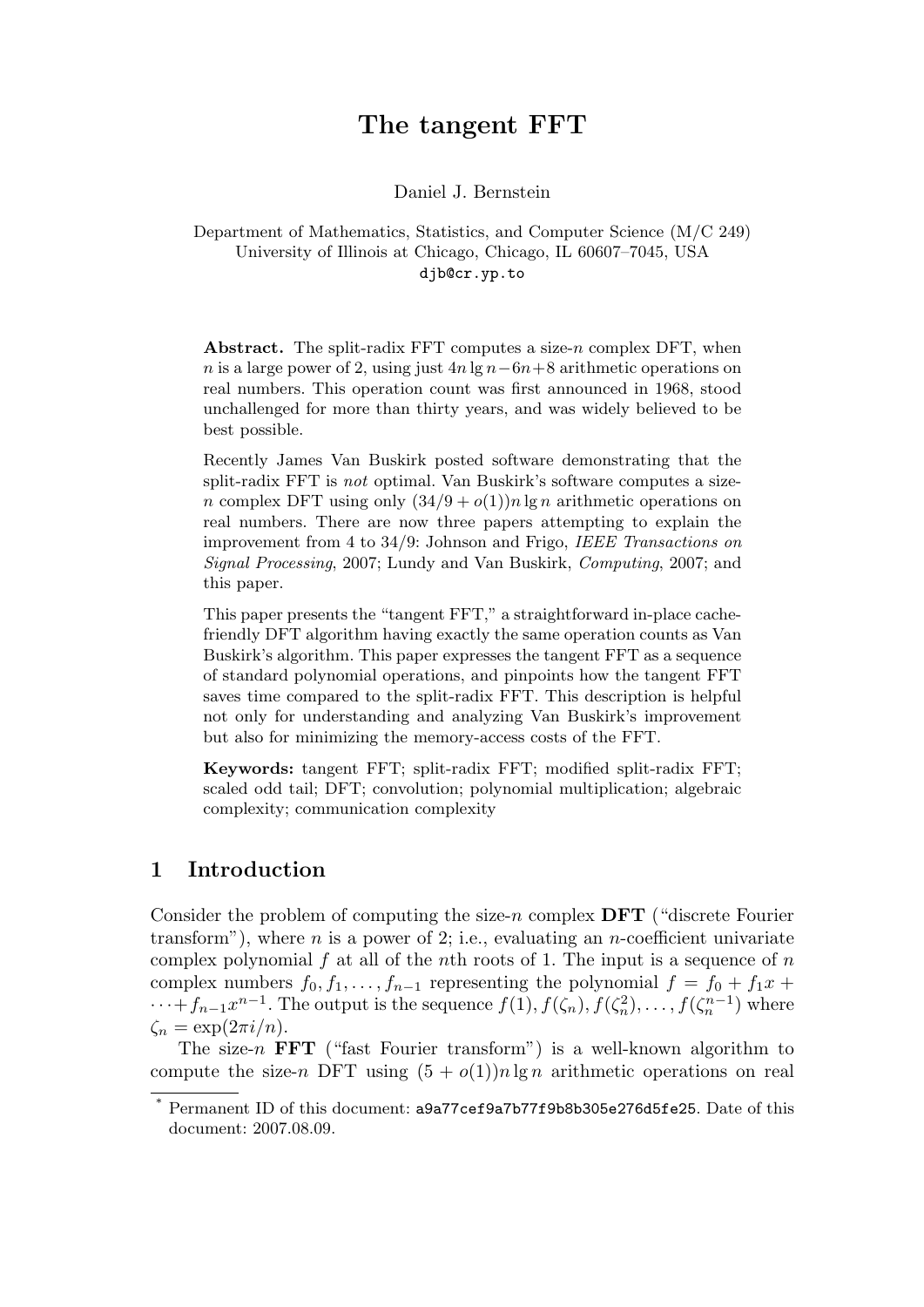numbers. One can remember the coefficient 5 as half the total cost of a complex addition (2 real operations), a complex subtraction (2 real operations), and a complex multiplication (6 real operations).

The FFT was used for astronomical calculations by Gauss in 1805; see, e.g., [6, pages 308–310], published in 1866. It was reinvented and republished on several subsequent occasions and was finally popularized in 1965 by Cooley and Tukey in [2]. The advent of high-speed computers meant that users in the 1960s were trying to handle large values of  $n$  in a wide variety of applications and could see large benefits from the FFT.

The Cooley-Tukey paper spawned a torrent of FFT papers—showing, among other things, that Gauss had missed a trick. The original FFT is not the optimal way to compute the DFT. In 1968, Yavne stated that one could compute the DFT using only  $(4+o(1))n \lg n$  arithmetic operations, specifically  $4n \lg n - 6n+8$ arithmetic operations (if  $n \geq 2$ ), specifically  $n \lg n - 3n + 4$  multiplications and  $3n \lg n-3n+4$  additions; see [13, page 117]. Nobody, to my knowledge, has ever deciphered Yavne's description of his algorithm, but a comprehensible algorithm achieving exactly the same operation counts was introduced by Duhamel and Hollmann in [3], by Martens in [9], by Vetterli and Nussbaumer in [12], and by Stasinski (according to [4, page 263]). This algorithm is now called the splitradix FFT.

The operation count  $4n \lg n - 6n + 8$  stood unchallenged for more than thirty years<sup>1</sup> and was frequently conjectured to be optimal. For example, [11, page 152] said that split-radix FFT algorithms did not have minimal multiplication counts but "have what seem to be the best compromise operation count." Here "compromise" refers to counting both additions and multiplications rather than merely counting multiplications.

In 2004, James Van Buskirk posted software that computed a size-64 DFT using fewer operations than the size-64 split-radix FFT. Van Buskirk then posted similar software handling arbitrary power-of-2 sizes using only  $(34/9+o(1))n \lg n$ arithmetic operations. Of course,  $34/9$  is still in the same ballpark as 4 (and 5), but it is astonishing to see any improvement in such a widely studied, widely used algorithm, especially after 36 years of no improvements at all!

Contents of this paper. This paper gives a concise presentation of the tangent FFT, a straightforward in-place cache-friendly DFT algorithm having exactly the same operation counts as Van Buskirk's algorithm. This paper expresses the tangent FFT as a sequence of standard polynomial operations, and pinpoints how the tangent FFT saves time compared to the split-radix FFT. This description

<sup>&</sup>lt;sup>1</sup> The 1998 paper [14] claimed that its "new fast Discrete Fourier Transform" was much faster than the split-radix FFT. I spent half an hour with the paper, finding several blatant errors and no new ideas; in particular, Figure 1 of the paper had many more additions than the paper claimed. When I contacted one of the authors, he said that, having received "no objections" to his figures, he was "quite certain that they are not that much off." I sent a more detailed list of errors and received no response.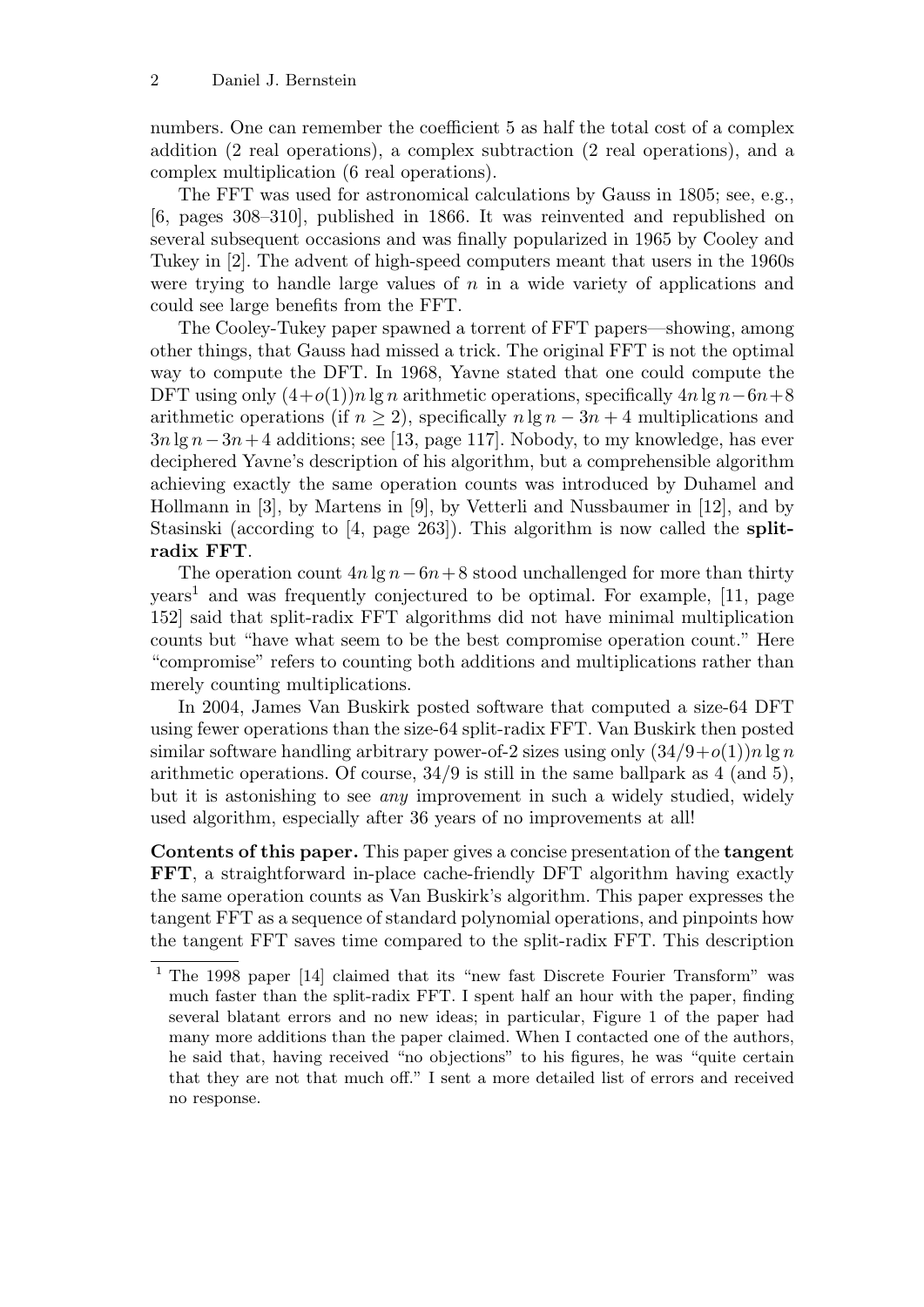is helpful not only for understanding and analyzing Van Buskirk's improvement but also for minimizing the memory-access costs of the FFT.

There have been two journal papers this year—[8] by Lundy and Van Buskirk, and [7] by Johnson and Frigo—presenting more complicated algorithms with the same operation counts. Both algorithms can be transformed into in-place algorithms but incur heavier memory-access costs than the algorithm presented in this paper.

I chose the name "tangent FFT" in light of the essential role played by tangents as constants in the algorithm. The same name could be applied to all of the algorithms in this class. Lundy and Van Buskirk in [8] use the name "scaled odd tail," which I find less descriptive. Johnson and Frigo in [7] use the name "our new FFT ... our new algorithm ... our algorithm ... our modified algorithm" etc., which strikes me as suboptimal terminology; I have already seen three reports miscrediting Van Buskirk's 34/9 to Johnson and Frigo. All of the credit for these algorithms should be assigned to Van Buskirk, except in contexts where extra features such as simplicity and cache-friendliness play a role.

## 2 Review of the original FFT

The remainder f mod  $x^8 - 1$ , where f is a univariate polynomial, determines the remainders f mod  $x^4 - 1$  and f mod  $x^4 + 1$ . Specifically, if

$$
f \mod x^8 - 1 = f_0 + f_1x + f_2x^2 + f_3x^3 + f_4x^4 + f_5x^5 + f_6x^6 + f_7x^7
$$

then f mod  $x^4 - 1 = (f_0 + f_4) + (f_1 + f_5)x + (f_2 + f_6)x^2 + (f_3 + f_7)x^3$  and f mod  $x^4 + 1 = (f_0 - f_4) + (f_1 - f_5)x + (f_2 - f_6)x^2 + (f_3 - f_7)x^3$ . Computing the coefficients  $f_0+f_4$ ,  $f_1+f_5$ ,  $f_2+f_6$ ,  $f_3+f_7$ ,  $f_0-f_4$ ,  $f_1-f_5$ ,  $f_2-f_6$ ,  $f_3-f_7$ , given the coefficients  $f_0, f_1, f_2, f_3, f_4, f_5, f_6, f_7$ , involves 4 complex additions and 4 complex subtractions. Note that this computation is naturally carried out in place with one sequential sweep through the input. Note also that this computation is easy to invert: for example, the sum of  $f_0 + f_4$  and  $f_0 - f_4$  is  $2f_0$ , and the difference is  $2f_4$ .

More generally, let  $r$  be a nonzero complex number, and let  $n$  be a power of 2. The remainder f mod  $x^{2n} - r^2$  determines the remainders f mod  $x^n - r$  and f mod  $x^n + r$ , since  $x^n - r$  and  $x^n + r$  divide  $x^{2n} - r^2$ . Specifically, if

$$
f \bmod x^{2n} - r^2 = f_0 + f_1 x + \dots + f_{2n-1} x^{2n-1},
$$

then f mod  $x^n - r = (f_0 + rf_n) + (f_1 + rf_{n+1})x + \cdots + (f_{n-1} + rf_{2n-1})x^{n-1}$  and f mod  $x^n + r = (f_0 - rf_n) + (f_1 - rf_{n+1})x + \cdots + (f_{n-1} - rf_{2n-1})x^{n-1}$ . This computation involves  $n$  complex multiplications by  $r$ ;  $n$  complex additions; and  $n$  complex subtractions; totalling 10n real operations. The following diagram summarizes the structure and cost of the computation:

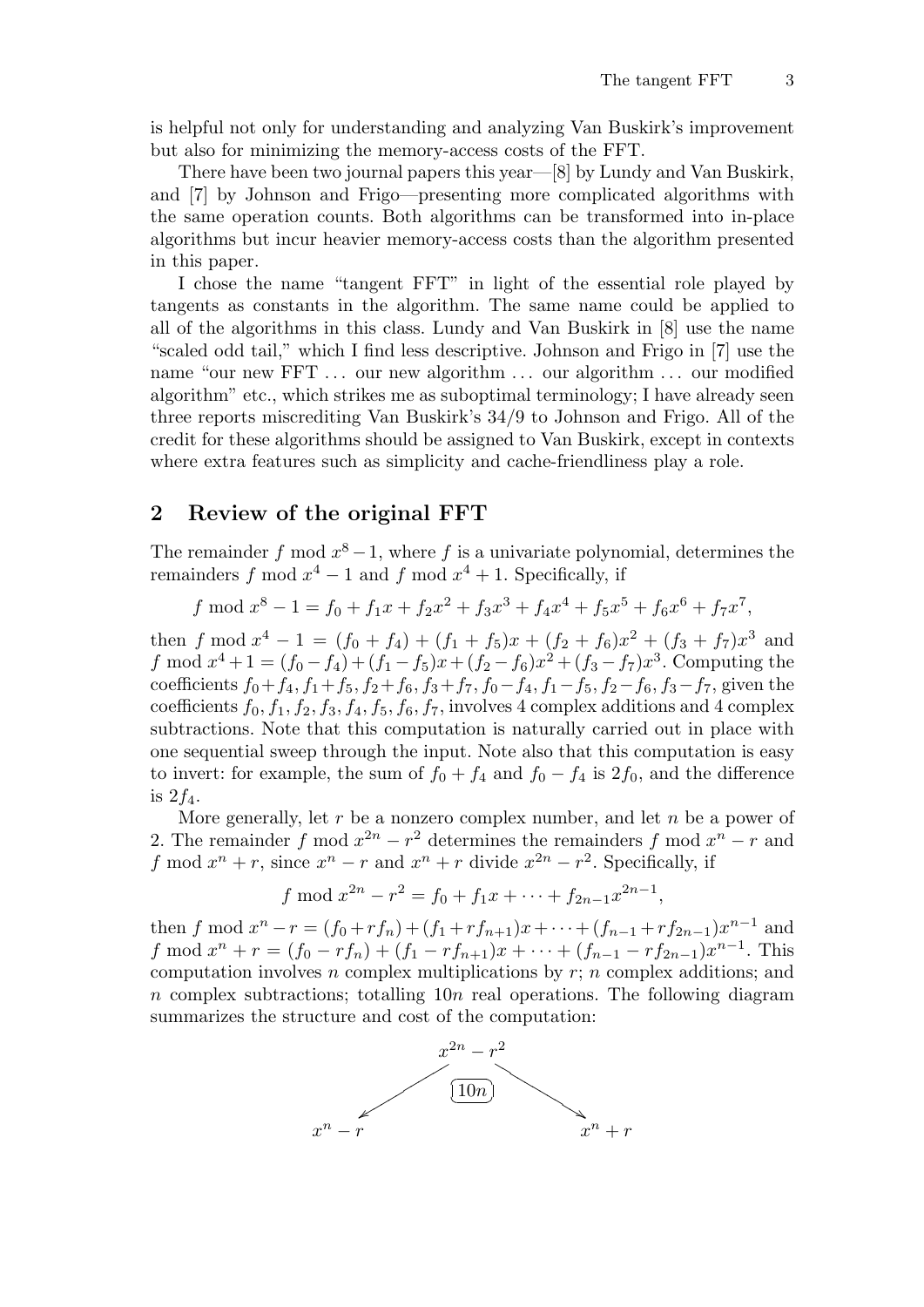Note that some operations disappear when multiplications by r are easy: this Note that some operations disappear when multiplications by r are easy: this computation involves only 8n real operations if  $r \in \{\sqrt{i}, -\sqrt{i}, \sqrt{-i}, -\sqrt{-i}\}$ , and only 4n real operations if  $r \in \{1, -1, i, -i\}.$ 

The same idea can be applied recursively:



The final outputs f mod  $x - 1$ , f mod  $x + 1$ , f mod  $x - i$ ,... are exactly the (permuted) DFT outputs  $f(1), f(-1), f(i), \ldots$ , and this computation is exactly Gauss's original FFT. Note that the entire computation is naturally carried out in place, with contiguous inputs to each recursive step. One can further reduce the number of cache misses by merging (e.g.) the top two levels of recursion.

This view of the FFT, identifying each FFT step as a simple polynomial operation, was introduced by Fiduccia in [5]. Most papers (and books) suppress the polynomial structure, viewing each intermediate FFT result as merely a linear function of the input; but "f mod  $x<sup>n</sup> - r$ " is much more concise than a matrix expressing the same function!

One might object that the concisely expressed polynomial operations in this section and in subsequent sections are less general than arbitrary linear functions. Is this restriction compatible with the best FFT algorithms? For example, does it allow Van Buskirk's improved operation count? This paper shows that the answer is yes. Perhaps some future variant of the FFT will force Fiduccia's philosophy to be reconsidered, but for the moment one can safely recommend that FFT algorithms be expressed in polynomial form.

#### 3 Review of the twisted FFT

The remainder f mod  $x^n + 1$  determines the remainder  $f(\zeta_{2n}x) \mod x^n - 1$ . Specifically, if f mod  $x^n + 1 = f_0 + f_1x + \cdots + f_{n-1}x^{n-1}$ , then

$$
f(\zeta_{2n}x) \bmod x^n - 1 = f_0 + \zeta_{2n}f_1x + \cdots + \zeta_{2n}^{n-1}f_{n-1}x^{n-1}.
$$

Computing the **twisted** coefficients  $f_0, \zeta_{2n} f_1, \ldots, \zeta_{2n}^{n-1} f_{n-1}$  from the coefficients  $f_0, f_1, \ldots, f_{n-1}$  involves one multiplication by  $\zeta_{2n}$ , one multiplication by  $\zeta_{2n}^2$ , and so on through  $\zeta_{2n}^{n-1}$  $\frac{n-1}{2n}$ . These  $n-1$  multiplications cost  $6(n-1)$  real operations,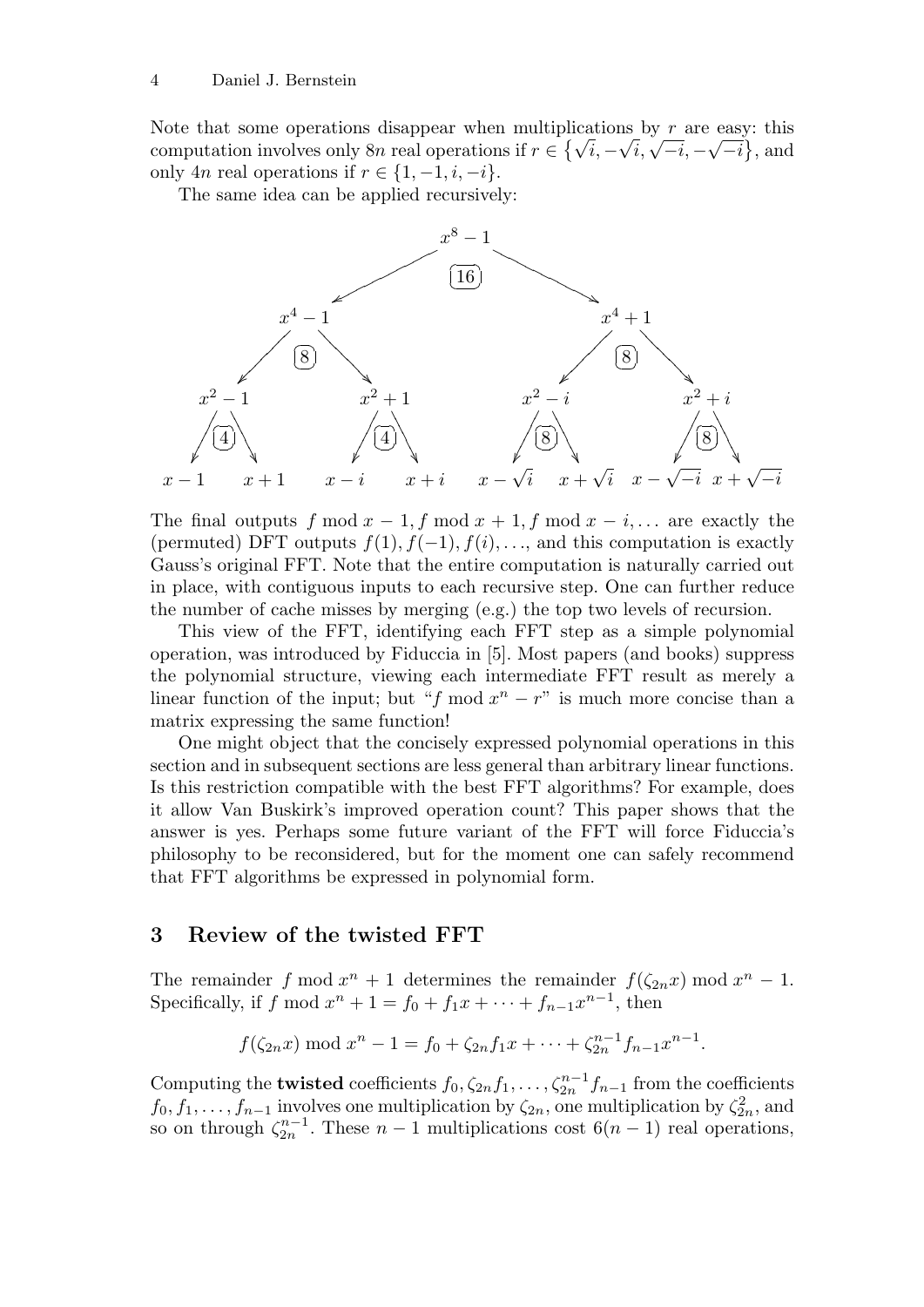except that a few multiplications are easier: 6 operations are saved for  $\zeta_{2n}^{n/2}$  when  $n \geq 2$ , and another 4 operations are saved for  $\zeta_{2n}^{n/4}$  $\zeta_{2n}^{n/4}, \zeta_{2n}^{3n/4}$  when  $n \ge 4$ .

The remainder f mod  $x^{2n} - 1$  determines the remainders f mod  $x^n - 1$  and f mod  $x^n + 1$ , as discussed in the previous section. It therefore determines the remainders f mod  $x^n - 1$  and  $f(\zeta_{2n}x)$  mod  $x^n - 1$ , as summarized in the following diagram:



The twisted FFT performs this computation and then recursively evaluates both f mod  $x^n - 1$  and  $f(\zeta_{2n} x)$  mod  $x^n - 1$  at the nth roots of 1, obtaining the same results as the original FFT. Example, for  $n = 8$ :



Note that the twisted FFT never has to consider moduli other than  $x^n \pm 1$ . The twisted FFT thus has a simpler recursive structure than the original FFT.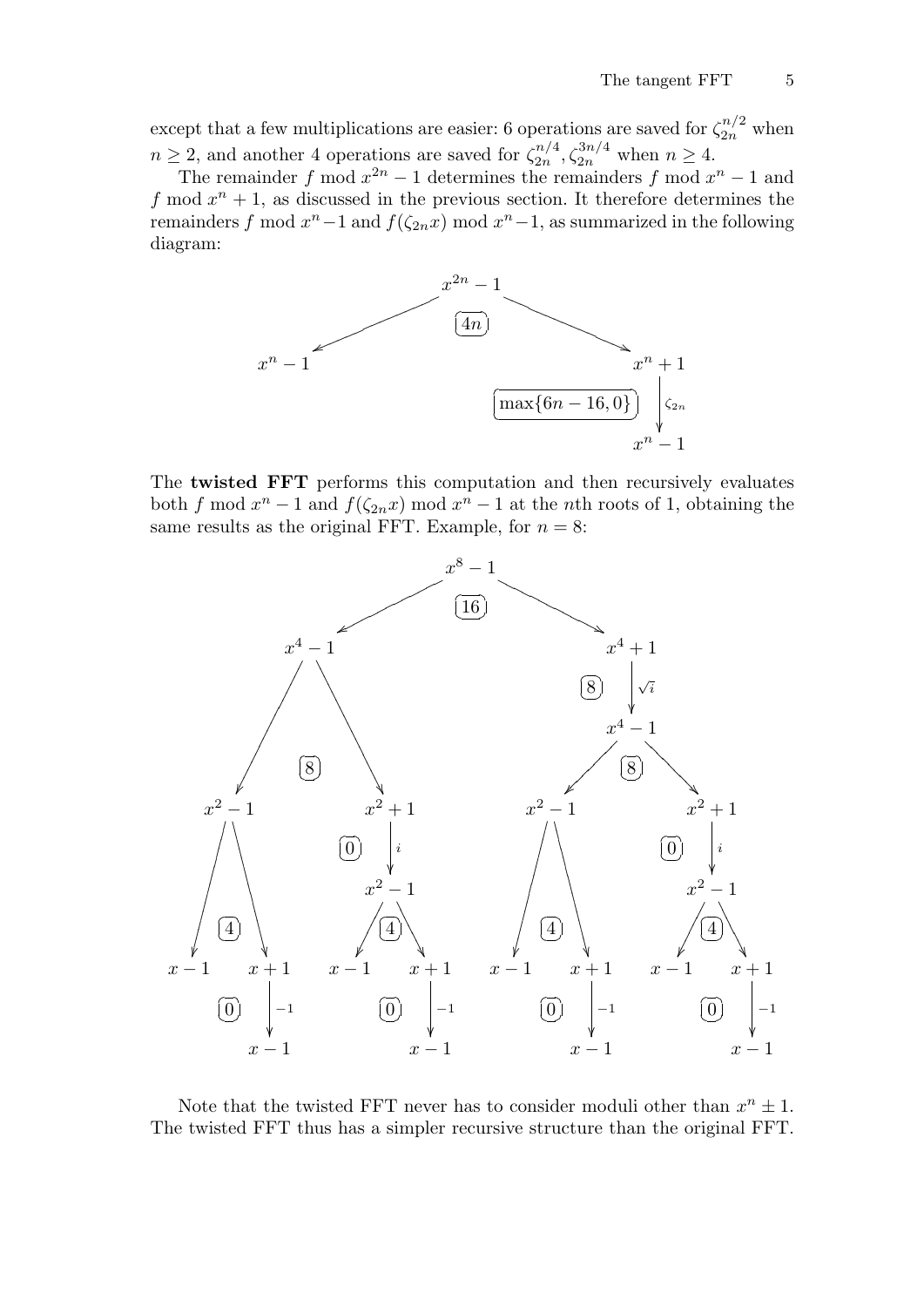The recursive step does not need to distinguish f from  $f(\zeta_{2n}x)$ : its job is simply to evaluate an input modulo  $x^n - 1$  at the *n*th roots of 1.

One can easily prove that the twisted FFT uses the same number of real operations as the original FFT: the cost of twisting  $x^n + 1$  into  $x^n - 1$  is exactly balanced by the savings from avoiding  $x^{n/4} - \sqrt{i}$  etc. In fact, the algorithms have the same number of multiplications by each root of 1. (One way to explain this coincidence is to observe that the algorithms are "transposes" of each other.) One might speculate at this point that all FFT algorithms have the same number of real operations; but this speculation is solidly disproven by the split-radix FFT, as discussed in Section 4.

## 4 Review of the split-radix FFT

The **split-radix FFT** applies the following diagram recursively:



The notation here is the same as in previous sections:

- from f mod  $x^{4n} 1$  compute f mod  $x^{2n} 1$  and f mod  $x^{2n} + 1$ ;
- from f mod  $x^{2n} + 1$  compute f mod  $x^n i$  and f mod  $x^n + i$ ;
- from f mod  $x^n i$  compute  $f(\zeta_{4n}x) \text{ mod } x^n 1$ ;
- from f mod  $x^n + i$  compute  $f(\zeta_{4n}^{-1})$  $\binom{-1}{4n}x \mod x^n - 1;$
- recursively evaluate f mod  $x^{2n} 1$  at the 2nth roots of 1;
- recursively evaluate  $f(\zeta_{4n}x) \mod x^n 1$  at the *n*th roots of 1; and
- recursively evaluate  $f(\zeta_{4n}^{-1})$  $\int_{4n}^{-1}x\,$  mod  $x^n-1$  at the *n*th roots of 1.

If f mod  $x^n - i = f_0 + f_1 x + \dots + f_{n-1} x^{n-1}$  then  $f(\zeta_{4n} x) \text{ mod } x^n - 1 = f_0 +$  $\zeta_{4n}f_1x+\cdots+\zeta_{4n}^{n-1}$  $a_{4n}^{n-1}f_{n-1}x^{n-1}$ . The  $n-1$  multiplications here cost  $6(n-1)$  real operations, except that 2 operations are saved for  $\zeta_{4n}^{n/2}$  when  $n \geq 2$ . Similar comments apply to  $x^n + i$ .

The split-radix FFT uses only about  $8n + 4n + 6n + 6n = 24n$  operations to divide  $x^{4n} - 1$  into  $x^{2n} - 1$ ,  $x^n - 1$ ,  $x^n - 1$ , and therefore only about  $(24/1.5)n \lg n =$  $16n \lg n$  operations to handle  $x^{4n} - 1$  recursively. Here 1.5 arises as the entropy of  $2n/4n$ ,  $n/4n$ ,  $n/4n$ . An easy induction produces a precise operation count: the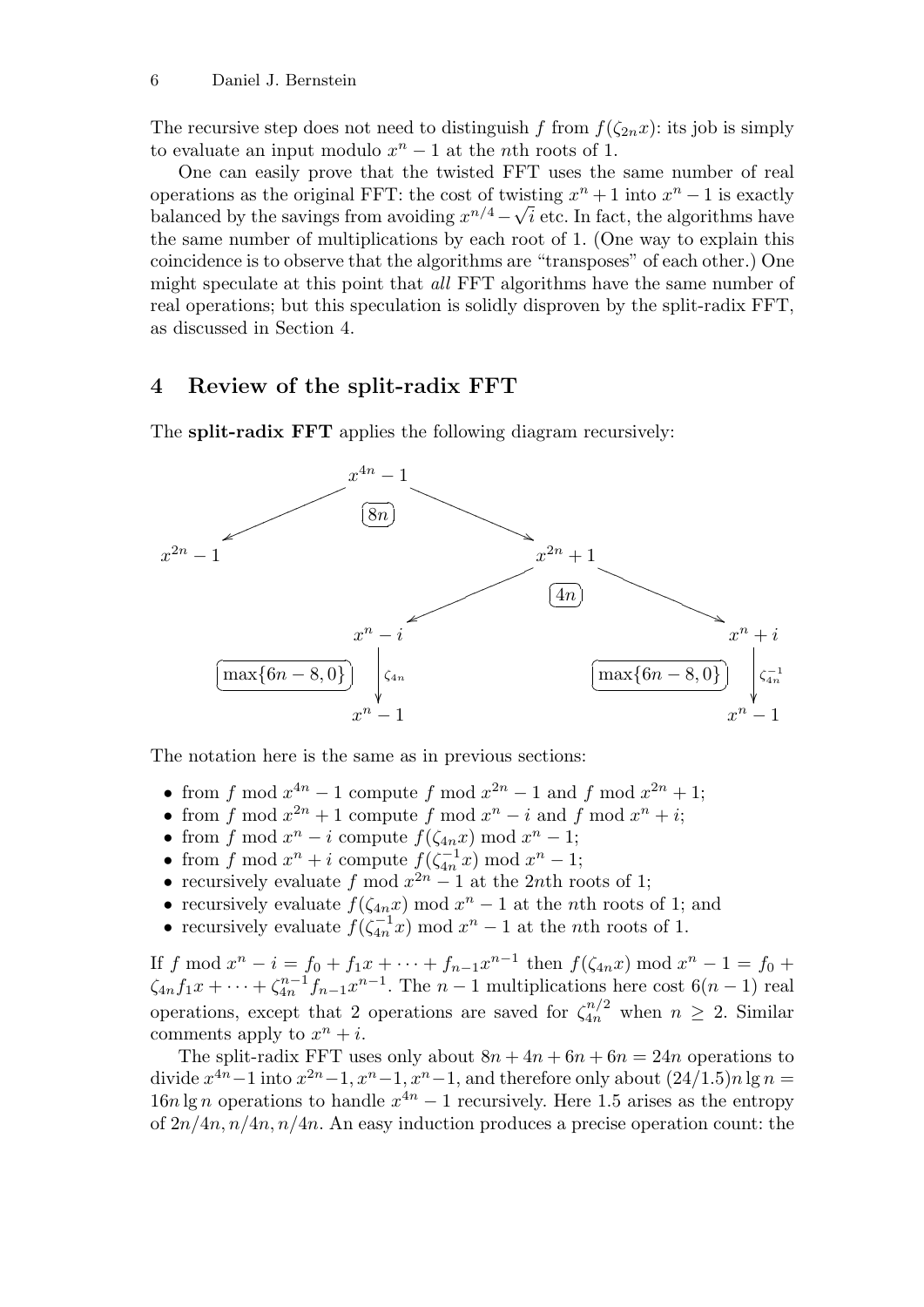split-radix FFT handles  $x^n - 1$  using 0 operations for  $n = 1$  and  $4n \lg n - 6n + 8$ operations for  $n > 2$ .

For the same split of  $x^{4n} - 1$  into  $x^{2n} - 1$ ,  $x^{n} - 1$ ,  $x^{n} - 1$ , the twisted FFT would use about 30n operations: specifically, 20n operations to split  $x^{4n} - 1$  into  $x^{2n} - 1, x^{2n} - 1$ , and then 10*n* operations to split  $x^{2n} - 1$  into  $x^n - 1, x^n - 1$ , as discussed in Section 3. The split-radix FFT does better by delaying the expensive twists, carrying out only two size-n twists rather than one size- $2n$  twist and one size-n twist.

Most descriptions of the split-radix FFT replace  $\zeta_{4n}, \zeta_{4n}^{-1}$  with  $\zeta_{4n}, \zeta_{4n}^3$ . Both  $\zeta_{4n}^{-1}$  $\zeta_{4n}^{-1}$  and  $\zeta_{4n}^{3}$  are *n*th roots of  $-i$ ; both variants compute (in different orders) the same DFT outputs. There is, however, an advantage of  $\zeta_{4n}^{-1}$  $\zeta_{4n}^{-1}$  over  $\zeta_{4n}^{3}$  in reducing memory-access costs. The split-radix FFT naturally uses  $\zeta_{4n}^k$  and  $\zeta_{4n}^{-k}$  $\frac{-\kappa}{4n}$  as multipliers at the same moment; loading precomputed real numbers  $\cos(2\pi k/4n)$ and  $\sin(2\pi k/4n)$  produces not only  $\zeta_{4n}^k = \cos(2\pi k/4n) + i\sin(2\pi k/4n)$  but also  $\zeta_{4n}^{-k} = \cos(2\pi k/4n) - i\sin(2\pi k/4n)$ . Reciprocal roots also play a critical role in the tangent FFT; see Section 5.

#### 5 The tangent FFT

The obvious way to multiply  $a + bi$  by a constant  $\cos \theta + i \sin \theta$  is to compute  $a \cos \theta - b \sin \theta$  and  $a \sin \theta + b \cos \theta$ . A different approach is to factor  $\cos \theta + i \sin \theta$ as  $(1 + i \tan \theta) \cos \theta$ , or as  $(\cot \theta + i) \sin \theta$ . Multiplying by a real number  $\cos \theta$  is relatively easy, taking only 2 real operations. Multiplying by  $1 + i \tan \theta$  is also relatively easy, taking only 4 real operations.

This change does not make any immediate difference in operation count: either strategy takes 6 real operations, when appropriate constants such as  $\tan \theta$ have been precomputed. But the change allows some extra flexibility: the real multiplication can be moved elsewhere in the computation. Van Buskirk's clever observation is that these real multiplications can sometimes be combined!

Specifically, let's change the basis  $1, x, x^2, \ldots, x^{n-1}$  that we've been using to represent polynomials modulo  $x^{n}-1$ . Let's instead use a vector  $(f_0, f_1, \ldots, f_{n-1})$ to represent the polynomial  $f_0/s_{n,0} + f_1x/s_{n,1} + \cdots + f_{n-1}x^{n-1}/s_{n,n-1}$  where

$$
s_{n,k} = \prod_{\ell \ge 0} \max \left\{ \left| \cos \frac{4^{\ell} 2\pi k}{n} \right|, \left| \sin \frac{4^{\ell} 2\pi k}{n} \right| \right\}.
$$

This might appear at first glance to be an infinite product, but  $4^{\ell}2\pi k/n$  is a multiple of  $2\pi$  once  $\ell$  is large enough, so almost all of the terms in the product are 1.

This wavelet  $s_{n,k}$  is designed to have two important features. The first is periodicity:  $s_{4n,k} = s_{4n,k+n}$ . The second is cost-4 twisting:  $\zeta_{4n}^k (s_{n,k}/s_{4n,k})$  is  $\pm(1+i\tan\cdots)$  or  $\pm(\cot\cdots+i)$ .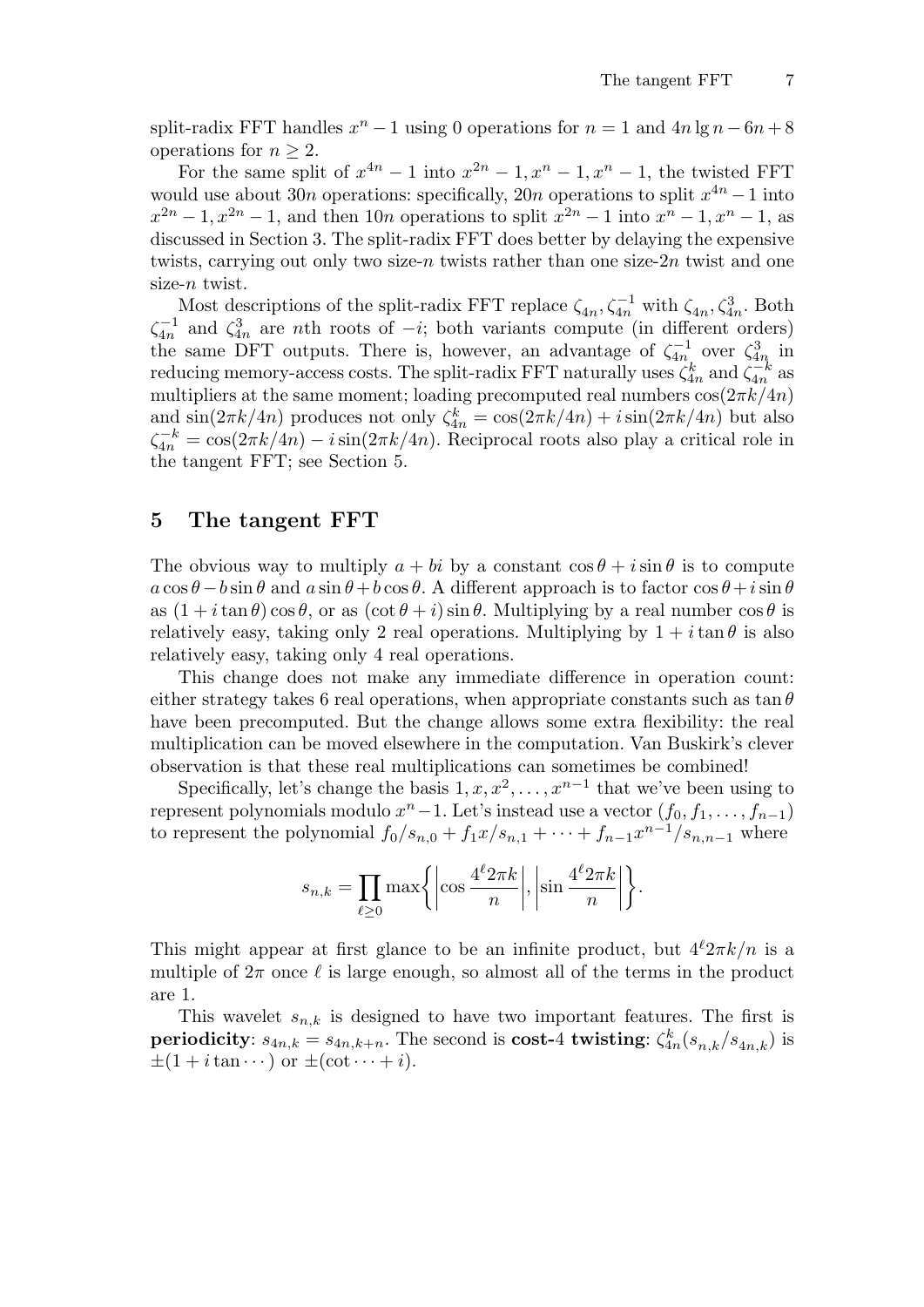The tangent FFT applies the following diagram recursively:



This diagram explicitly shows the basis used for each remainder  $f$  mod  $x^{\cdots} - \cdots$ . The top node,  $x^{8n} - 1$  with basis  $x^{k}/s_{8n,k}$ , reads an input vector  $(f_0, f_1, \ldots, f_{8n-1})$  representing f mod  $x^{8n} - 1 = \sum_{0 \le k < 8n} f_k x^k / s_{8n,k}$ . The next node to the left,  $x^{4n} - 1$  with basis  $x^k / s_{8n,k}$ , computes a vector  $(g_0, g_1, \ldots, g_{4n-1})$ representing f mod  $x^{4n} - 1 = \sum_{0 \le k \le 4n} g_k x^k / s_{8n,k}$ ; the equation  $s_{8n,k+4n} =$  $s_{8n,k}$  immediately implies that

$$
(g_0,g_1,\ldots,g_{4n-1})=(f_0+f_{4n},f_1+f_{4n+1},\ldots,f_{4n-1}+f_{8n-1}).
$$

The next node to the left,  $x^{2n}-1$  with basis  $x^k/s_{8n,k}$ , similarly computes a vector  $(h_0, h_1, \ldots, h_{2n-1})$  representing f mod  $x^{2n} - 1 = \sum_{0 \le k < 2n} h_k x^k / s_{8n,k}$ . The next node after that,  $x^{2n} - 1$  with basis  $x^k / s_{2n,k}$  (suitable for recursion), computes a vector  $(h'_0, h'_1, \ldots, h'_{2n-1})$  representing f mod  $x^{2n} - 1 = \sum_{0 \le k \le 2n} h'_k x^k / s_{2n,k}$ ; evidently  $h'_k = h_k(s_{2n,k}/s_{8n,k})$ , requiring a total of 2n real multiplications by the precomputed real constants  $s_{2n,k}/s_{8n,k}$ , minus 1 skippable multiplication by  $s_{2n,0}/s_{8n,0} = 1$ . Similar comments apply throughout the diagram: for example, moving from  $x^{2n} - i$  with basis  $x^k / s_{8n,k}$  to  $x^{2n} - 1$  with basis  $x^k / s_{2n,k}$  involves cost-4 twisting by  $\zeta_{8n}^k s_{2n,k}/s_{8n,k}$ .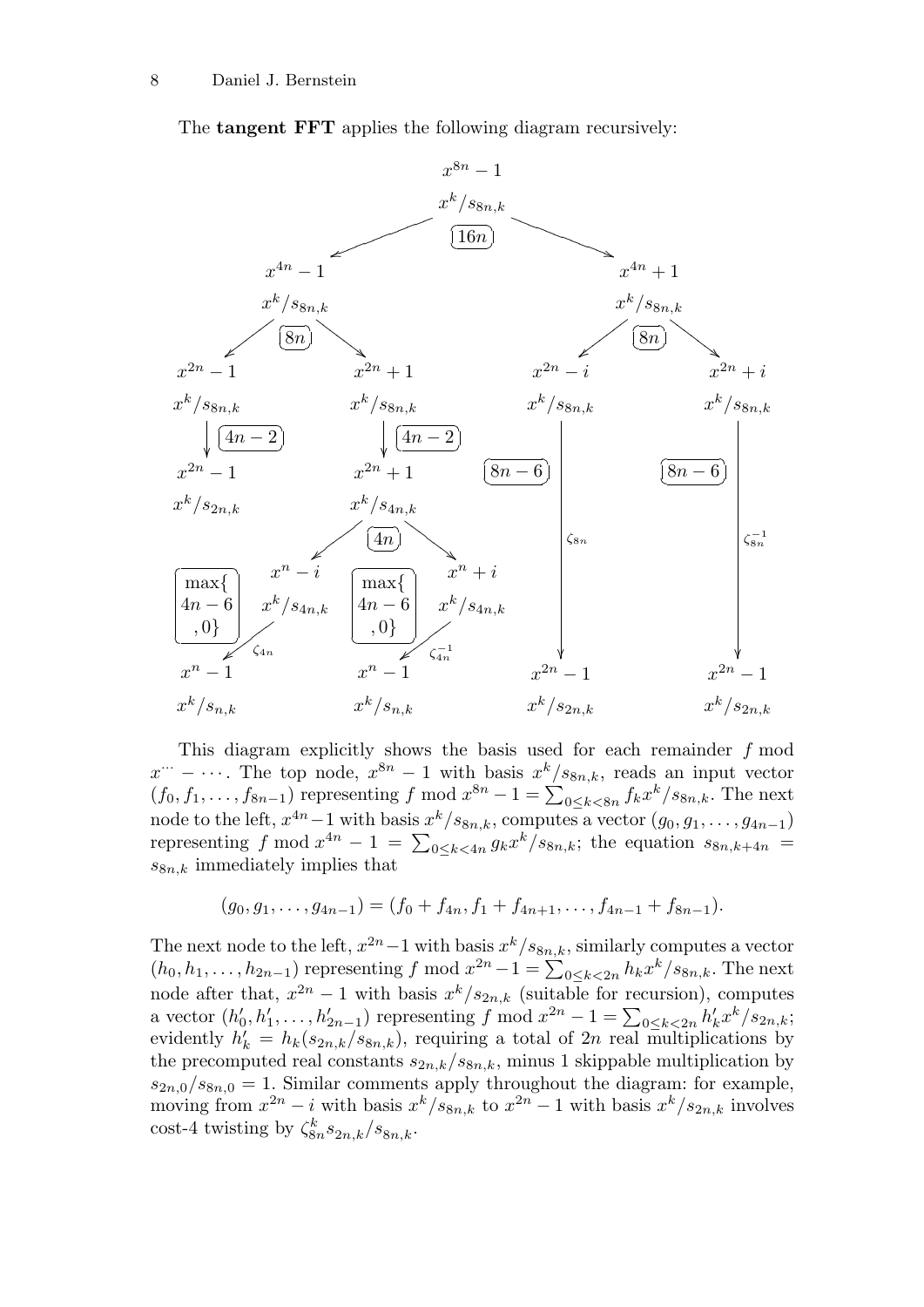The total cost of the tangent FFT is about 68n real operations to divide  $x^{8n} - 1$  into  $x^{2n} - 1, x^{2n} - 1, x^{2n} - 1, x^{n} - 1, x^{n} - 1$ , and therefore about  $(68/2.25)n \lg n = (34/9)8n \lg n$  to handle  $x^{8n} - 1$  recursively. Here 2.25 is the entropy of  $2n/8n$ ,  $2n/8n$ ,  $2n/8n$ ,  $n/8n$ ,  $n/8n$ . More precisely, the cost  $S(n)$  of handling  $x^n - 1$  with basis  $x^k / s_{n,k}$  satisfies  $S(1) = 0$ ,  $S(2) = 4$ ,  $S(4) = 16$ , and  $S(8n) = 60n-16+\max\{8n-12,0\}+3S(2n)+2S(n)$ . The  $S(n)$  sequence begins 0, 4, 16, 56, 164, 444, 1120, 2720, 6396, 14724, 33304, . . .; an easy induction shows that  $S(n) = (34/9)n \lg n - (142/27)n - (2/9)(-1)^{\lg n} \lg n + (7/27)(-1)^{\lg n} + 7$  for  $n \geq 2$ .

For comparison, the split-radix FFT uses about  $72n$  real operations for the same division. The split-radix FFT uses the same  $16n$  to divide  $x^{8n} - 1$  into  $x^{4n} - 1, x^{4n} + 1$ , the same 8n to divide  $x^{4n} - 1$  into  $x^{2n} - 1, x^{2n} + 1$ , the same 8n to divide  $x^{4n} + 1$  into  $x^{2n} - i$ ,  $x^{2n} + i$ , and the same 4n to divide  $x^{2n} + 1$  into  $x^n - i$ ,  $x^n + i$ . It also saves 4n changing basis for  $x^{2n} - 1$  and 4n changing basis for  $x^{2n} + 1$ . But the tangent FFT saves 4n twisting  $x^{2n} - i$ , another 4n twisting  $x^{2n} + i$ , another  $2n$  twisting  $x^n - i$ , and another  $2n$  twisting  $x^n + i$ . The  $12n$ operations saved in twists outweigh the 8n operations lost in changing basis.

What if the input is in the traditional basis  $1, x, x^2, \ldots, x^{n-1}$ ? One could scale the input immediately to the new basis, but it is faster to wait until the first twist:



The coefficient of  $x^k$  in f mod  $x^n - i$  is now twisted by  $\zeta_{4n}^k s_{n,k}$ , costing 6 real operations except for the easy cases  $\zeta_{4n}^0 s_{n,0} = 1$  and  $\zeta_{4n}^{n/2}$  $\frac{4n^{12}s_{n,n/2}}{s_{n,n/2}} =$ √ i.

The cost  $T(n)$  of handling  $x^n - 1$  with basis  $x^k$  satisfies  $T(1) = 0, T(2) = 4$ , and  $T(4n) = 12n + \max\{12n - 16, 0\} + T(2n) + 2S(n)$ . The  $T(n)$  sequence begins 0, 4, 16, 56, 168, 456, 1152, 2792, 6552, 15048, 33968, . . .; an easy induction shows that

$$
T(n) = \frac{34}{9}n \lg n - \frac{124}{27}n - 2 \lg n - \frac{2}{9}(-1)^{\lg n} \lg n + \frac{16}{27}(-1)^{\lg n} + 8
$$

for  $n \geq 2$ , exactly matching the operation count in [7, Equation (1)].